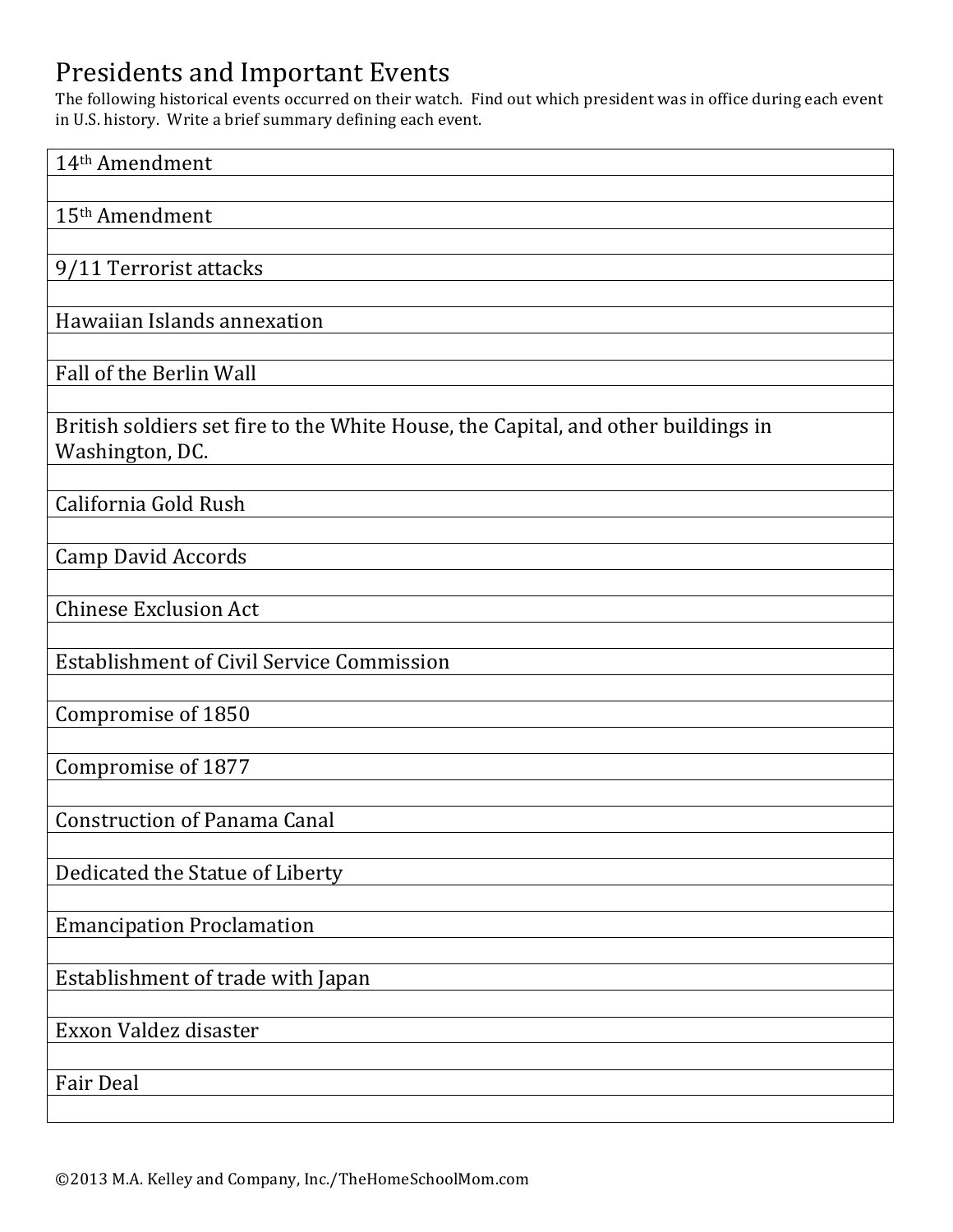| Kansas-Nebraska Act                    |
|----------------------------------------|
| <b>Formation of League of Nations</b>  |
|                                        |
| Lewis and Clark Expedition             |
|                                        |
| Louisiana Purchase                     |
|                                        |
| <b>Manifest Destiny</b>                |
| Missouri Compromise                    |
|                                        |
| <b>Establishment of National Parks</b> |
|                                        |
| <b>Formation of NATO</b>               |
| Oregon Trail                           |
|                                        |
| <b>Establishment of Peace Corps</b>    |
|                                        |
| Purchase of Panama Canal Lands         |
|                                        |
| Seward's Folly                         |
| Sherman Anti-Trust Act                 |
|                                        |
| <b>Teapot Dome Scandal</b>             |
|                                        |
| The Dred Scott Affair                  |
|                                        |
| The Great Depression                   |
| The Monroe Doctrine                    |
|                                        |